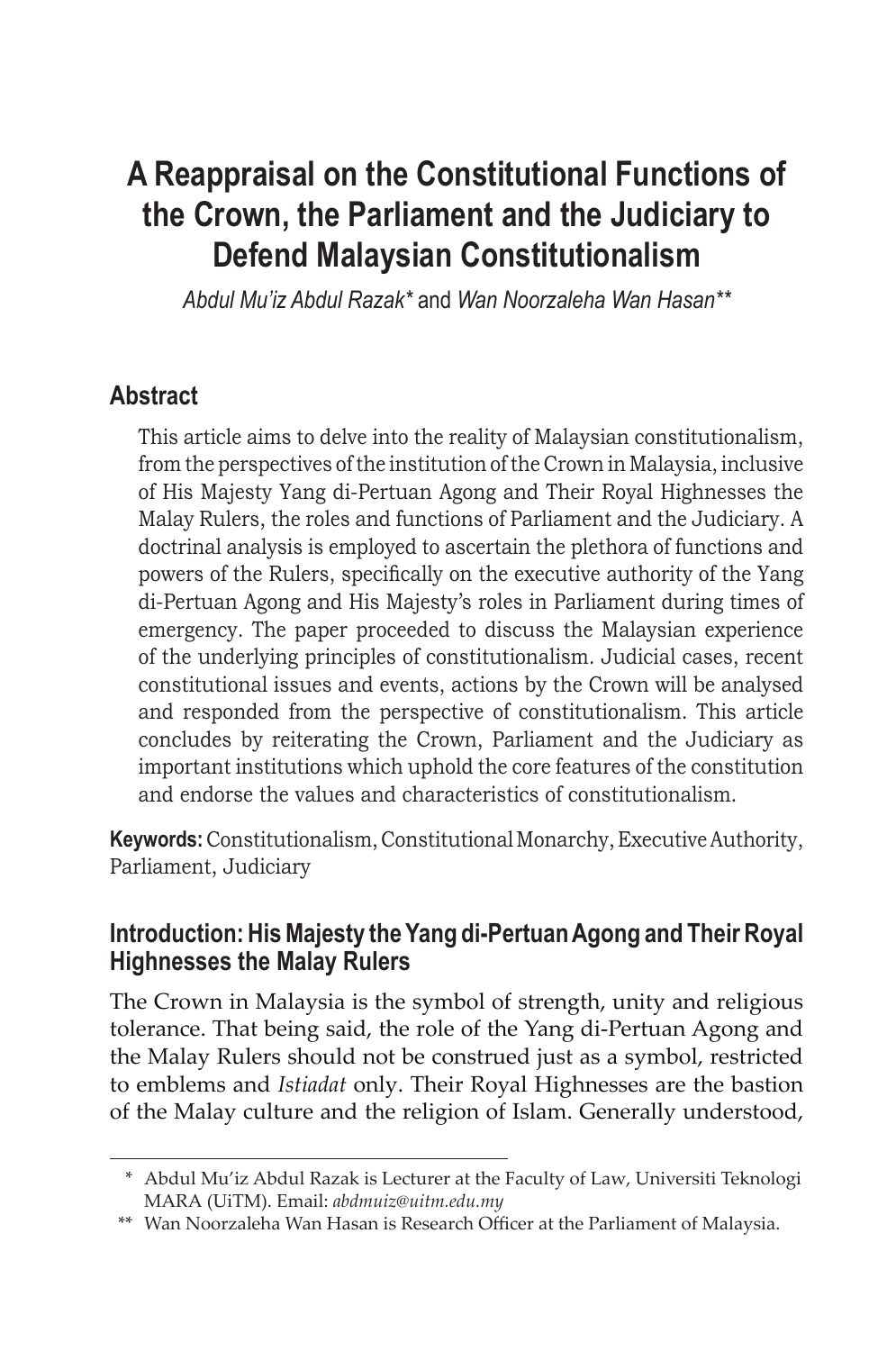the functions of the institution of the monarchy in Malaysia is rooted in the concept of constitutional monarchy supplemented by the ideals of parliamentary democracy. The Yang di-Pertuan Agong is the Head of State, and in accepting such an appointment and before exercising the functions thereunder, His Majesty has to take the oath as stated in Article 37, Part 3 Schedule 4 of the Federal Constitution. The oath of Office of the Yang di-Pertuan Agong described four main responsibilities of His Majesty, which are; firstly, to perform duties in accordance with the constitution and laws of Malaysia; secondly, to uphold the laws of the country; thirdly, to fulfil the rules of law and order and promote good governance of the country; and lastly, to protect Islam as the religion of the federation at all times.

In view of the tumultuous political scene in Malaysia, the Yang di-Pertuan Agong played an active role in ensuring the functions and powers can be implemented in safeguarding the welfare and prosperity of the nation. The constitutional monarchical system practised in Malaysia is uniquely homegrown and different from any other monarchy system that survived in the modern world. The Yang di-Pertuan Agong is an institution in which a Malay ruler appointed from among the nine Malay Rulers in Malaysia by the Conference of Rulers in accordance with Schedule III of the Federal Constitution. The elected Yang di-Pertuan Agong will hold the post for a period of five years. When the Yang di-Pertuan Agong has been elected, the Keeper of the Great Seal of the Rulers will inform the result of the appointment by letter to both Houses of Parliament, the Dewan Rakyat and the Dewan Negara. The Yang di-Pertuan Agong may resign or be removed from office, as provided under Article 33(3) of the Federal Constitution. For countries that applied constitutional monarchy as in this country, all powers, functions and roles of the Yang di-Pertuan Agong as the Head of State are enumerated in the Federal Constitution, being the supreme law of the land.<sup>1</sup>

Further, Article 181(1) of the Federal Constitution guarantees the sovereignty and powers of the Yang di-Pertuan Agong and their Royal Highnesses, the Malay Rulers. His Majesty is accorded with the honour of preserving the special position of Malays and the natives of Sabah and Sarawak as the local inhabitants while protecting the interests of other racial groups in this country. Yang di-Pertuan Agong is the Head of Religion of Islam for the states of Pulau Pinang, Sabah, Sarawak and the Federal Territories of Kuala Lumpur, Putrajaya and Labuan.<sup>2</sup>

<sup>1</sup> Federal Constitution, art 4(1).

<sup>2</sup> ibid. art 3(3).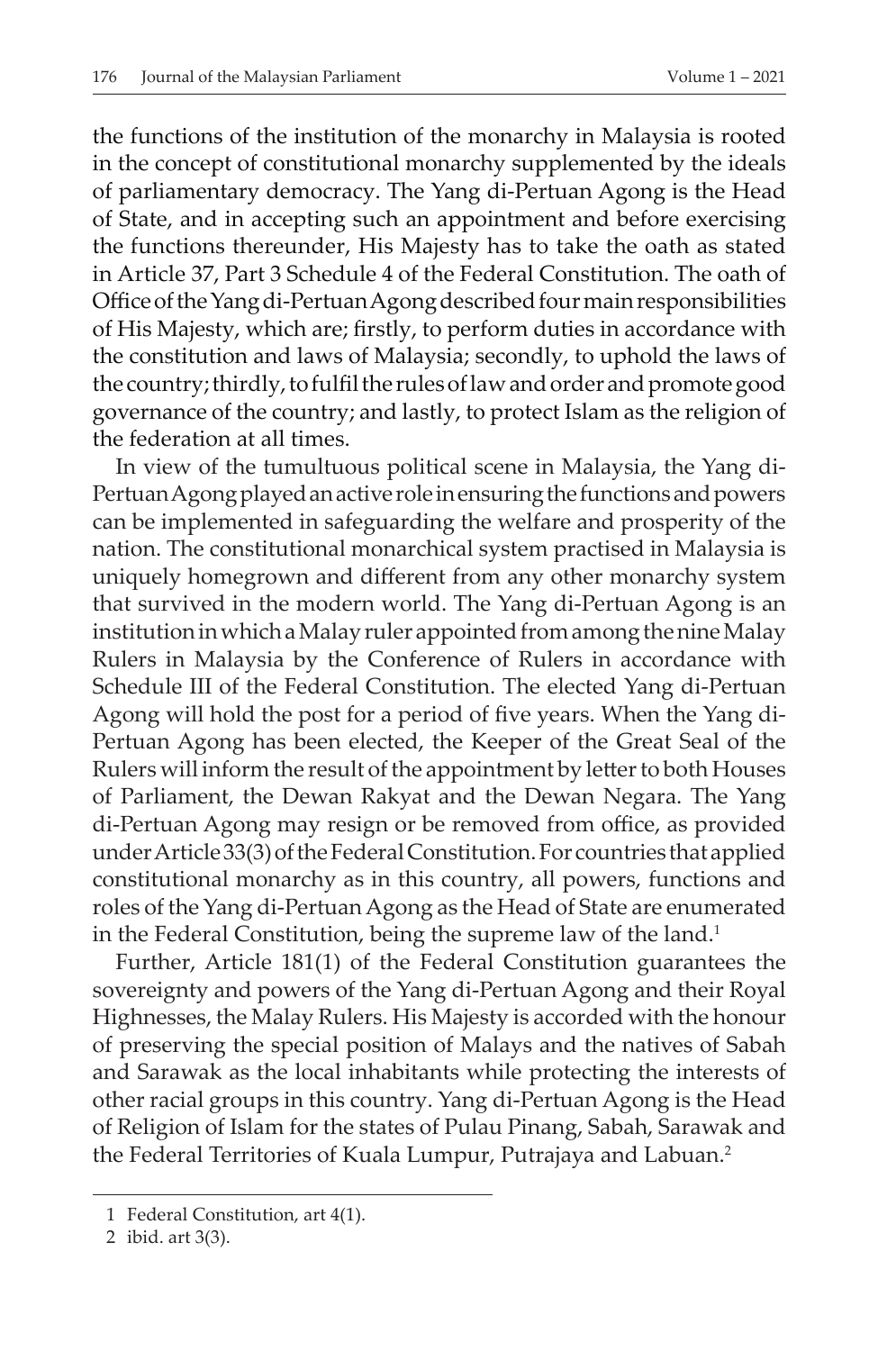The Yang di-Pertuan Agong, being on top of the composition of the federal legislature,<sup>3</sup> has the power to summon, prorogue and dissolve the Parliament.4 A Bill that has been passed by the House of Representatives and the House of Senate must be assented by the Yang di-Pertuan Agong before it is gazetted and enforced.<sup>5</sup> Article 66(4A) was amended and allowed the bill to become a law in 30 days without His Majesty assent.<sup>6</sup> This provision shows that the country upholds the power and roles of Parliament to legislate laws and in line with the principle of parliamentary democracy dan constitutional monarch that is practised in Malaysia. His Majesty may deliver His Royal Decrees in any of the Houses of Parliament or both.7 An opening of Parliament marks the beginning of a parliamentary session each year, His Majesty usually addresses His royal decree in the House of Representatives. It takes place in front of both houses, in the presence of the executive and Judiciary. This constitutional practice is that His Majesty is the head authority of the Legislative as well as other government bodies, including the executive and judiciary.

The Yang di-Pertuan Agong is also the executive authority of the federation and has the power to rule, subject to provisions of the Federal Constitution. His Majesty shall hold, keep and use the Public Seal of the Federation.<sup>8</sup> The authority to govern is delegated to the executive branch of the government, and His Majesty fulfils the constitutional functions on advice by the Prime Minister and the Cabinet.9 National safety and harmony are the responsibilities of the Yang di-Pertuan Agong<sup>10</sup> and the government of the day. Due to this, the Yang di-Pertuan Agong is accorded with the powers to proclaim a state of emergency if His Majesty is satisfied that a grave emergency exists whereby the security, economic life, or public order in the Federation or any part thereof is threatened.<sup>11</sup>

The constitution has envisaged provisions to protect the institution of the Crown from being the subject of ridicule and adverse critics.

<sup>3</sup> ibid. art 43.

<sup>4</sup> ibid. art 55.

<sup>5</sup> ibid. art 66.

<sup>6</sup> This provision was amended by Act 566 in force from 16 December 1983; Act 584 enforced on 20 January 1984; and lastly Act 885 enforced on 24 June 1994.

<sup>7</sup> Federal Constitution (n 1) art 60.

<sup>8</sup> ibid. art 36.

<sup>9</sup> ibid. art 39.

<sup>10</sup> Referring to the oath of office of the Yang di-Pertuan Agong in Federal Constitution, art 37(1).

<sup>11</sup> Federal Constitution (n 1) art 150.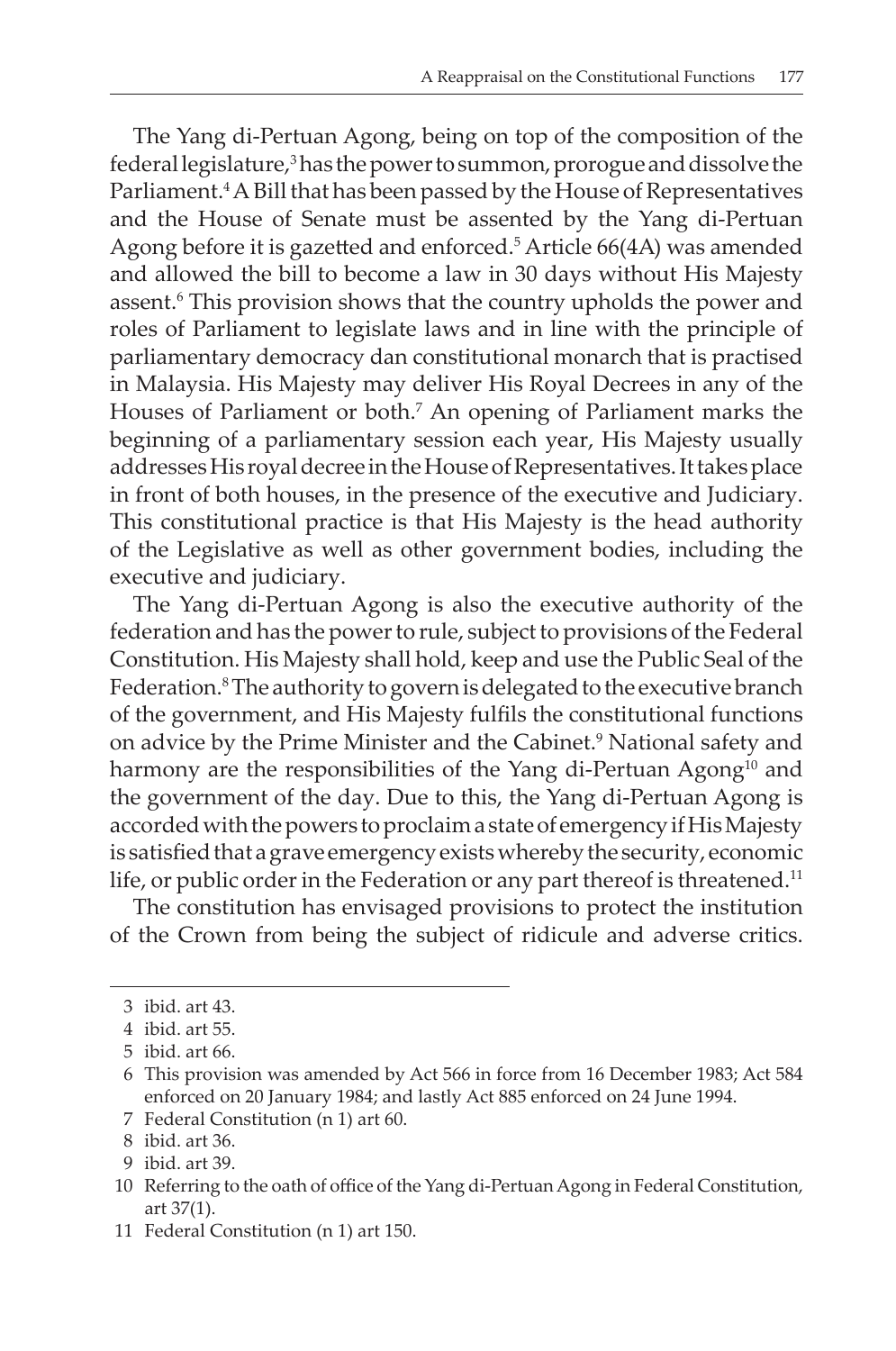Article 10(2) and (4) empowered the Parliament to pass a law prohibiting the questioning of any matter, right, status, position, privilege, sovereignty or prerogative established or protected by the provisions of Part III, Article 152, 153 or 181, and firm effort must be done to enforce such legislations to protect the constitution and the institution of the Crown<sup>12</sup> for the harmony of the country.

#### **Executive authority of the Federation**

Literal reading of the Federal Constitution would give the impression that the Yang di-Pertuan Agong wield vast powers in the federation. However, it should be noted that from the constitutional perspective, the reality is quite the opposite. The Federal Constitution, through Article 39, has vested the Yang di-Pertuan Agong with the executive authority of the federation, exercisable either by him or the Cabinet. This article, through plain words, made a distinction between to whom executive authority is given and to whom such authority may be exercisable, which brings into attention on the succeeding Article 40(1) and 40(1A) on the executive functions of the Yang di-Pertuan Agong. These provisions provide that the vast powers of the Yang di-Pertuan Agong are exercisable upon the advice of the Cabinet, and by constitutional convention, the advice of the Prime Minister. Any provisions which confer power on the Yang di-Pertuan Agong, either accorded by the Federal Constitution or any federal law, should not be read in isolation with Article  $40(1)^{13}$  and this position is entrenched in the judicial precedence in Malaysia.14

From the perspectives of principles of constitutional monarchy and parliamentary democracy, the powers exercised by the Crown are not personal to an individual monarch.15 The exercise of the executive powers still largely remained with the Cabinet acting in the name of the Crown. The key starting point on the exercise of the powers of the Yang di-Pertuan Agong should be Article 40(1), and this is further supplemented with Article 40(1A), which require the Yang di-Pertuan

<sup>12</sup> Section 3 of the Sedition Act makes the offence of incitement to incite dissatisfaction or disloyalty to the Yang di-Pertuan Agong.

<sup>13</sup> S.S. Faruqi, *Our Constitution* (Subang Jaya, Sweet & Maxwell, 2019) 193.

<sup>14</sup> *Stephen Kalong Ningkan v Tun Haji Abang Openg* [1967] 1 MLJ 46; *Stephen Kalong Ningkan v Government of Malaysia* [1968] 1 MLJ 119; *Karam Singh v Menteri Hal Ehwal Dalam Negeri* [1969] 2 MLJ 269; *Balakrishnan v Ketua Pengarah Perkhidmatan Awam Malaysia* [1981] 2 MLJ 259.

<sup>15</sup> S.S. Faruqi, *Document of Destiny: The Constitution of the Federation of Malaysia* (Petaling Jaya, The Star Publication, 2007) 437.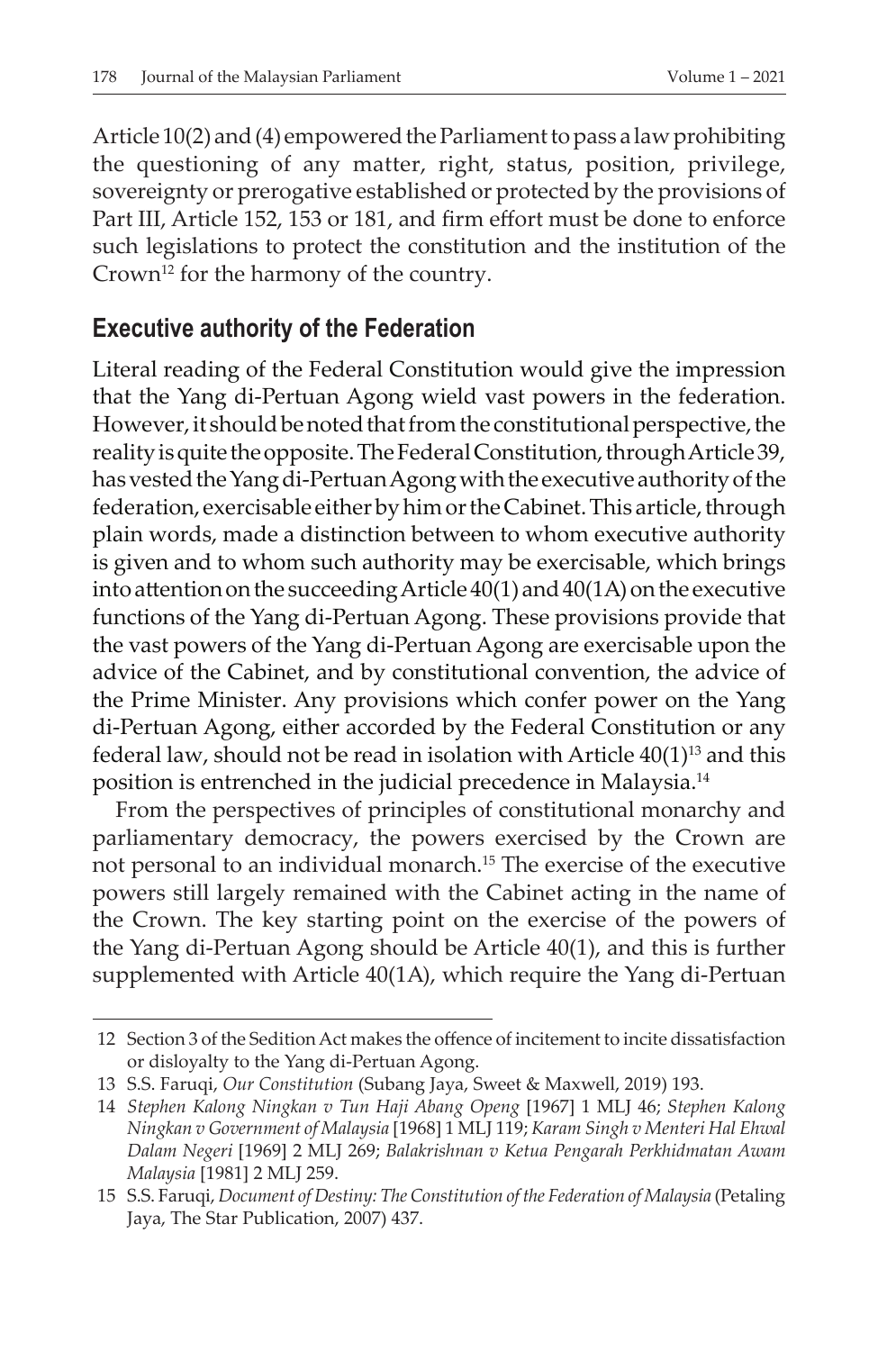Agong to mandatorily accept and act in accordance with advice after His Majesty was presented with such advice. The Yang di-Pertuan Agong is accorded with both non-discretionary and discretionary powers. Other than those express provisions which provided that the Yang di-Pertuan Agong may act on his discretion, non-discretionary powers would mean that the Yang di-Pertuan Agong exercised those powers and functions on the advice of the Prime Minister and evidently most of the powers accorded to the Yang di-Pertuan Agong by the Federal Constitution are in this category.

There are also executive functions of the Yang di-Pertuan Agong, which are exercisable on the advice of the Cabinet after consultation with the Conference of Rulers, which includes appointment to several constitutional institutions. Among such critical appointments is the appointment of superior court judges in accordance with Article 122B, whereby it is indicated that the Yang di-Pertuan Agong will appoint the superior court judges while acting on the advice of the Prime Minister, after consulting the Conference of Rulers. In *Re Dato' Seri Anwar bin Ibrahim*<sup>16</sup>, it is worth reiterating the judgement of the learned judge in the following words:

So in the context of art 122B(1) of the Constitution, where the Prime Minister has advised that a person be appointed a judge and if the Conference of Rulers does not agree or withholds its views or delays the giving of its advise with or without reasons, legally the Prime Minister can insist that the appointment be proceeded with. Likewise, in the case of a request from the Conference of Rulers for revocation of an appointment of an advice from it to revoke an appointment already made, the Prime Minister need not respond.<sup>17</sup>

Evidently, 'consultation' as mentioned in Article 122B(1) here should not be equated with 'consent' of the Conference of Rulers, which might pose a dilemma when the advice of the Prime Minister clashes with the wishes of His Majesty's brother Rulers. In this regard, Professor Shad opined<sup>18</sup> that the wishes of the Conference of Rulers are usually a 'make or break' decision because the Yang di-Pertuan Agong is highly likely to also respect the wishes of His Majesty's brother Rulers.19 If

<sup>16</sup> [2000] 2 MLJ 481.

<sup>17</sup> *Re Dato' Seri Anwar Ibrahim* [2000] 2 MLJ 481, 484H-I.

<sup>18</sup> Faruqi (n 13) 194.

<sup>19</sup> See <https://www.bharian.com.my/berita/nasional/2020/10/746086/agongmendapati-tiada-keperluan-isytihar-darurat> accessed 27 January 2021.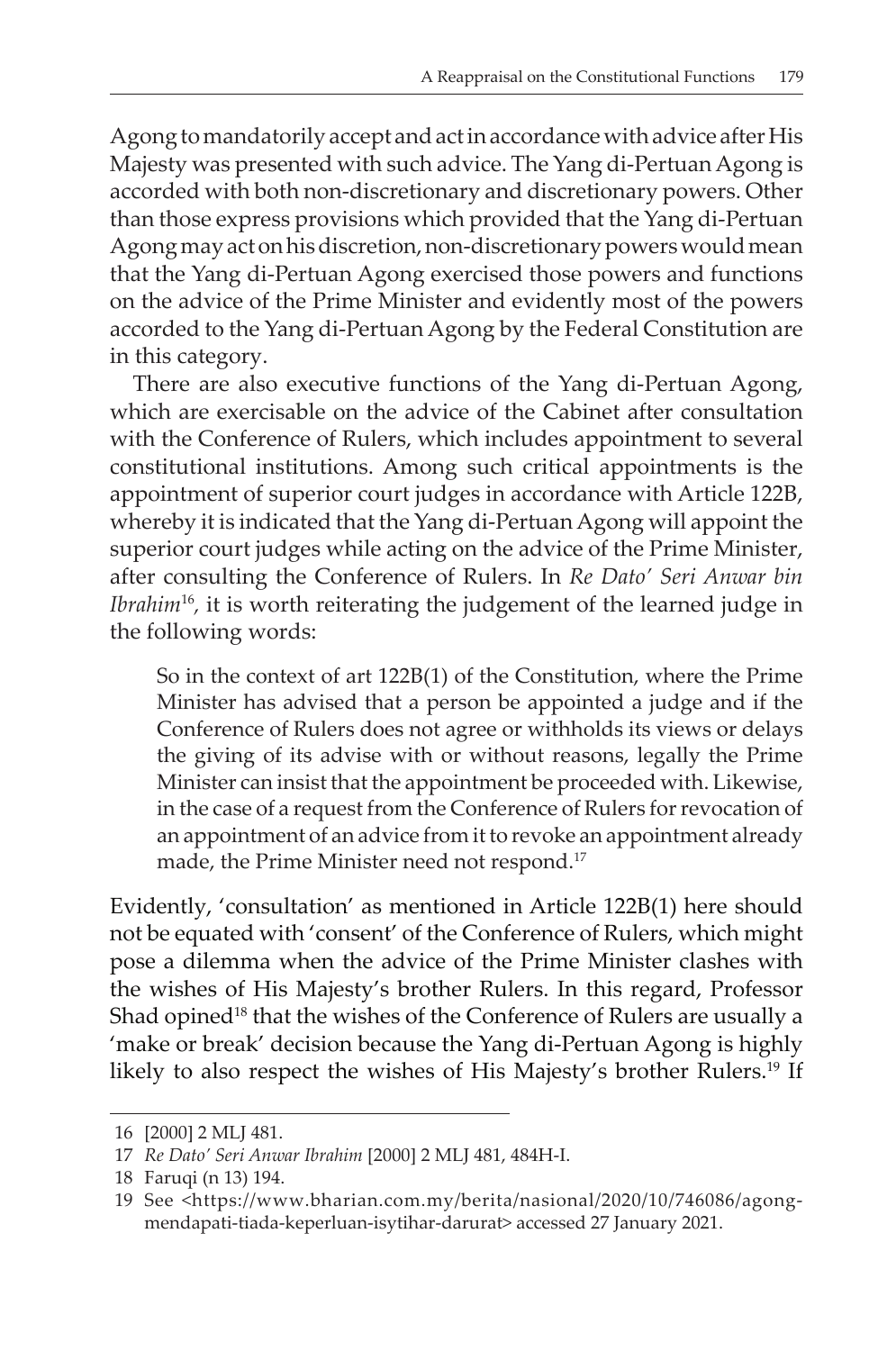such a situations were to actualise, the Yang di-Pertuan Agong can advise, caution and warn the Prime Minister, however ultimately, it is His Majesty's constitutional duty to accept the advice of the Prime Minister. Article 40(2) conferred explicit discretionary powers to the Yang di-Pertuan Agong in specified situations, which are; firstly, on the appointment of the Prime Minister; secondly, he may withhold consent to dissolve the House of Representatives; and thirdly, on the requisitioning of a meeting of Conference of Rulers.

Regarding the first situation, i.e. the appointment of the Prime Minister, this discretion afforded is not absolute on the behest of His Majesty. The discretion is qualified by the requirement in Article 43(2)(a) that the prospective candidate for the premiership shall have the majority support of the House of Representatives. Judicial guidance in this regard is worthwhile to note. In *Tun Datu Hj. Mustapha v Tun Datuk Adnan Robert and Datuk Pairin Kitingan*20 , where the court agreed that the Head of State cannot constitutionally exercise an appointment of Chief Minister without taking into account the number of elected seats secured by each and every political party. If the Head of State omits to take into account the number of seats of the political party, it cannot be said that he exercised his judgment under Article 6(3) of the Sabah Constitution. In this instance, the Head of State would be said to be acting unlawfully and unconstitutionally. If no single party obtained a majority in the House of Representatives to secure its leader's candidacy for the premiership, the Yang di-Pertuan Agong will designate the leader of any viable coalition that won the General Election, as has commonly been practiced in the context of Prime Minister appointment in Malaysia.

Constitutional experience in this regard has been put to the test through a situation that had arisen in the Malaysian political atmosphere in February 2020 whereby the Cabinet of Tun Dr Mahathir Mohamad fell when he lost the majority of the House of Representatives due to a number of Members of Parliament who crossed the floor of the August Chamber. Following Article 43(4), Tun Dr Mahathir Mohamad had the choice to either tender his resignation or request for the dissolution of Parliament and the country would face another election. However, the situation of Covid-19 could worsen, and an election would not be prudent at that time, he tendered his resignation to the Yang di-Pertuan Agong on 24 February 2020.21 The exercise of the discretionary powers of

<sup>20</sup> [1986] 2 MLJ 420.

<sup>21</sup> See <https://www.astroawani.com/berita-politik/tun-dr-mahathir-resigns-as-primeminister-231545> accessed 27 January 2021.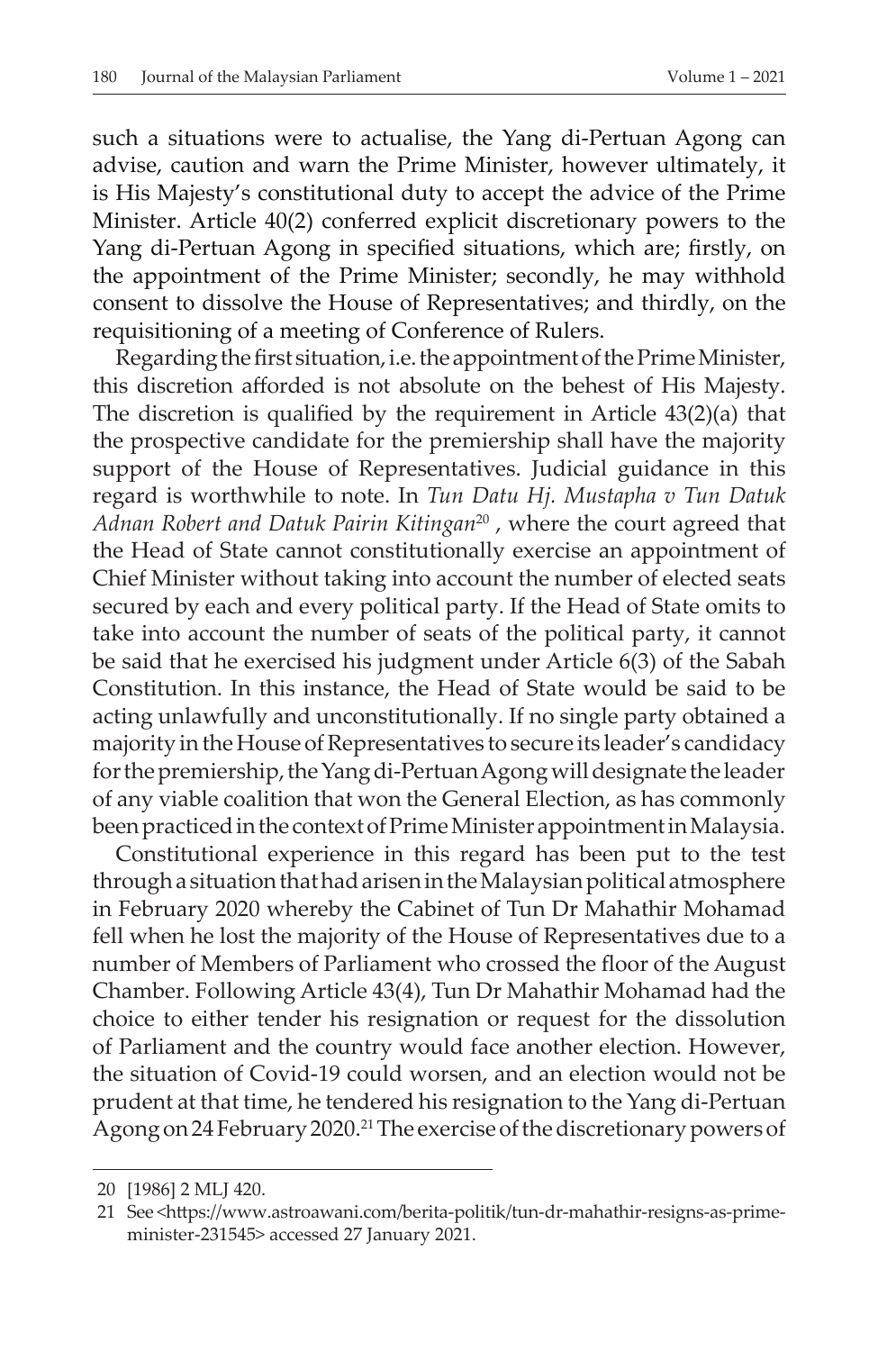the Yang di-Pertuan Agong, by His Majesty's wisdom, had a significant effect in solving this constitutional puzzle. His Majesty, at his behest, decreed that all Members of Parliament to have an audience with His Majesty at the National Palace to inquire each of them as to whom shall have the majority support in Parliament.<sup>22</sup> By taking active steps in this regard, His Majesty Seri Paduka Baginda Yang di-Pertuan Agong Al-Sultan Abdullah Ri'ayatuddin Al-Mustafa Billah Shah managed to discern a viable coalition among the Members of Parliament under the leadership of Tan Sri Muhyiddin Yassin to form a government with the latter holding the premiership.<sup>23</sup>

#### **Power to combat Emergency: historical perspective and the functions of the Parliament**

Another aspect of executive power of the Yang di-Pertuan Agong is embedded in Article 150(1) on the proclamation of emergency. The reason for the insertion of the power to combat emergencies can be traced back to the Reid Commission Report,<sup>24</sup> whereby back then the federation is shadowed with the threat of communist insurgency, the Commission was of the opinion that the federation should be accorded with adequate power in the last resort to protect essential national interests. The Reid Commission went on to state that suspension of the fundamental rights and State rights may only be justified to such an extent as may be necessary to meet any particular danger which threatens the nation. On this note, in *Stephen Kalong Ningkan v Government of Malaysia,*25 the Privy Council gave guidance on the scope of what may amount to an emergency situation. It was held that emergency is warranted because of the grave emergency and as such threatens the security or economic life of the Federation, the term 'emergency' covers a wide range of situations which includes wars, famines, earthquakes, floods, epidemics and the collapse of civil government.<sup>26</sup> Pursuant to the Covid-19 pandemic, the government of Tan Sri Muhyiddin sought the satisfaction of the Yang di-Pertuan Agong to proclaim a state of emergency throughout the nation

<sup>22</sup> See <https://www.astroawani.com/berita-malaysia/221-ahli-parlimen-selesaimenghadap-yang-dipertuan-agong-231801> accessed 27 January 2021.

<sup>23</sup> See <https://www.astroawani.com/berita-malaysia/muhyiddin-yassin-dilantik-pmke8-232149> accessed 27 January 2021.

<sup>24</sup> *Report of the Federation of Malaya Constitutional Commission 1957* (Her Majesty's Stationery Office, 1957).

<sup>25</sup> [1968] 2 MLJ 238.

<sup>26</sup> ibid. 242.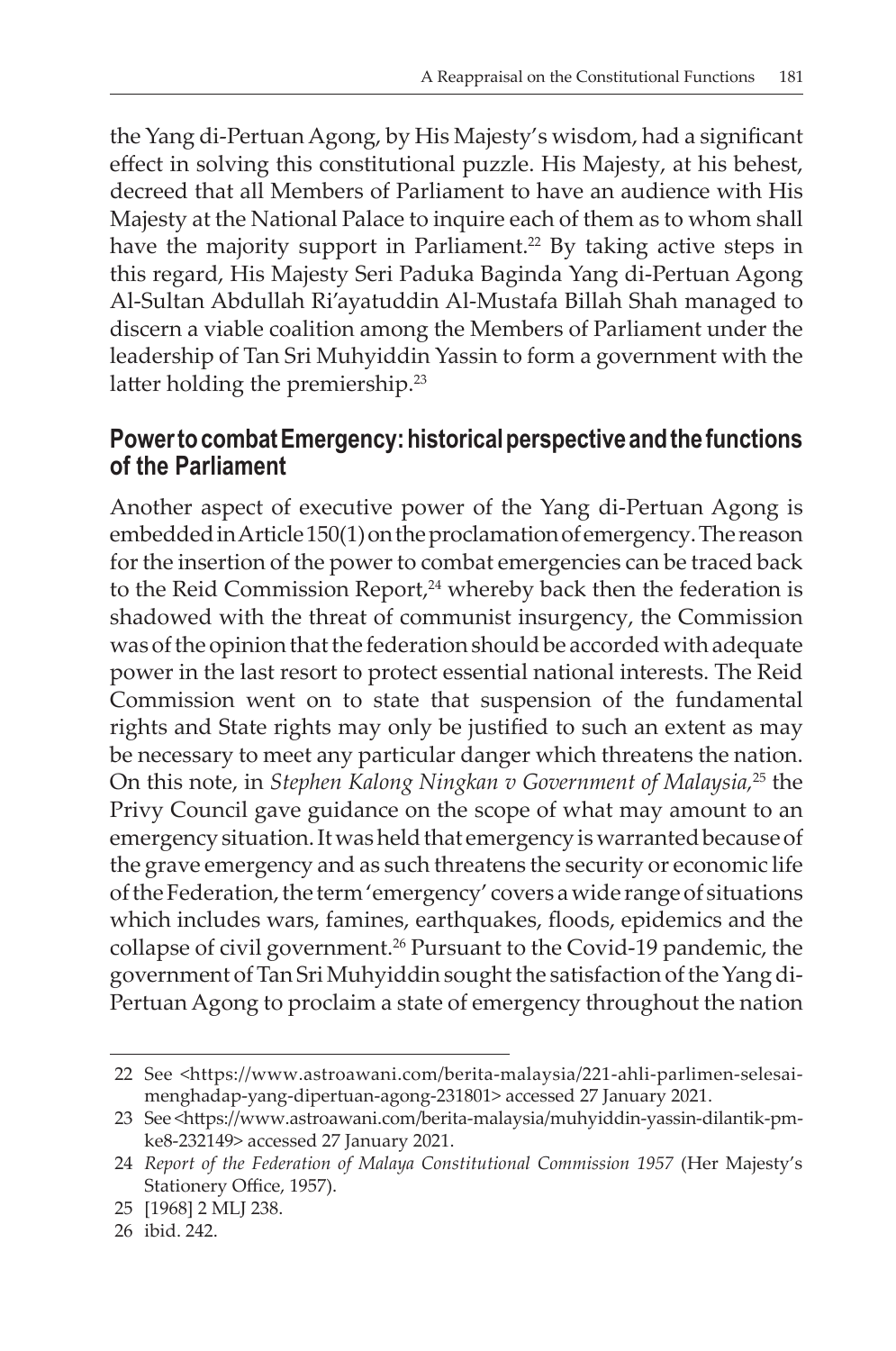and such a proclamation was issued on 12 January 2021, which will last until 8 August 2021.<sup>27</sup> The proclamation sought to curb the spread of the Covid-19 pandemic and protect the citizens.

It is interesting to note the judicial tide has not subsided on the point that the Federal Crown shall act on the advice of the Cabinet even in the situation of an emergency, and this has been affirmed in *N Madhavan Nair v Government of Malaysia,*<sup>28</sup> where it was held that emergency rule which passes legislative powers from Parliament to the Yang di-Pertuan Agong has not displaced His Majesty's position as the constitutional monarch, and His Majesty is thus, still bound by the Constitution to act at all times on the advice of the Cabinet. The situation might be different if there is no Cabinet in sitting, and as such, the Yang di-Pertuan Agong may act on his discretion.29 Another position on this matter when there is a caretaker government is highlighted below.

The Emergency proclamation of 1969 is a significant example. A general election was held on 10 May 1969, however the election, which is yet to be completed in Sabah and Sarawak were suspended by a Directive issued by the Yang di-Pertuan Agong.30 The May 13th racial riots broke out, which is believed to stem from the clash of the Malay and the Chinese supporters on the evening of polling day. The riot extended till the next day, and the Proclamation of Emergency was declared on 15 May 1969.<sup>31</sup> His Majesty, the then Yang di-Pertuan Agong, Almarhum Sultan Ismail Nasiruddin Shah, had appointed Tun Abdul Razak as the Chairman of MAGERAN and to promulgate the Emergency Ordinance.<sup>32</sup>

The Emergency proclamation of 1969 is significantly different because the Parliament was dissolved, and the nation was governed by a caretaker government. On the pretext that the Yang di-Pertuan Agong is not bound by the advice of a caretaker government,<sup>33</sup> His Majesty acted within His Majesty's discretion and not on the advice of the caretaker Prime Minister. Under Ordinance 2 of 1969, the then Yang di-Pertuan Agong appointed Tun Abdul Razak as the Director of National Operations Council (NOC), also known in Malay as Majlis Gerakan Negara (MAGERAN) to exercise

<sup>27</sup> See <https://www.straitstimes.com/asia/se-asia/malaysias-king-declares-nationalstate-of-emergency-to-curb-spread-of-covid-19> accessed 29 January 2021.

<sup>28</sup> [1975] 2 MLJ 286, 289.

<sup>29</sup> *Public Prosecutor v Mohd Amin Mohd Razali* [2000] 4 MLJ 679.

<sup>30</sup> P.U. (A) 147/69, art 150(4).

<sup>31</sup> *Report of the May 13th Tragedy: A Report of The National Operation Council* (Kuala Lumpur, October 1969).

<sup>32</sup> Emergency (Essential Powers) Ordinance No.1 of 1969.

<sup>33</sup> Also in *PP v Mohd Amin Mohd Razali* [2000] 4 MLJ 679, 692.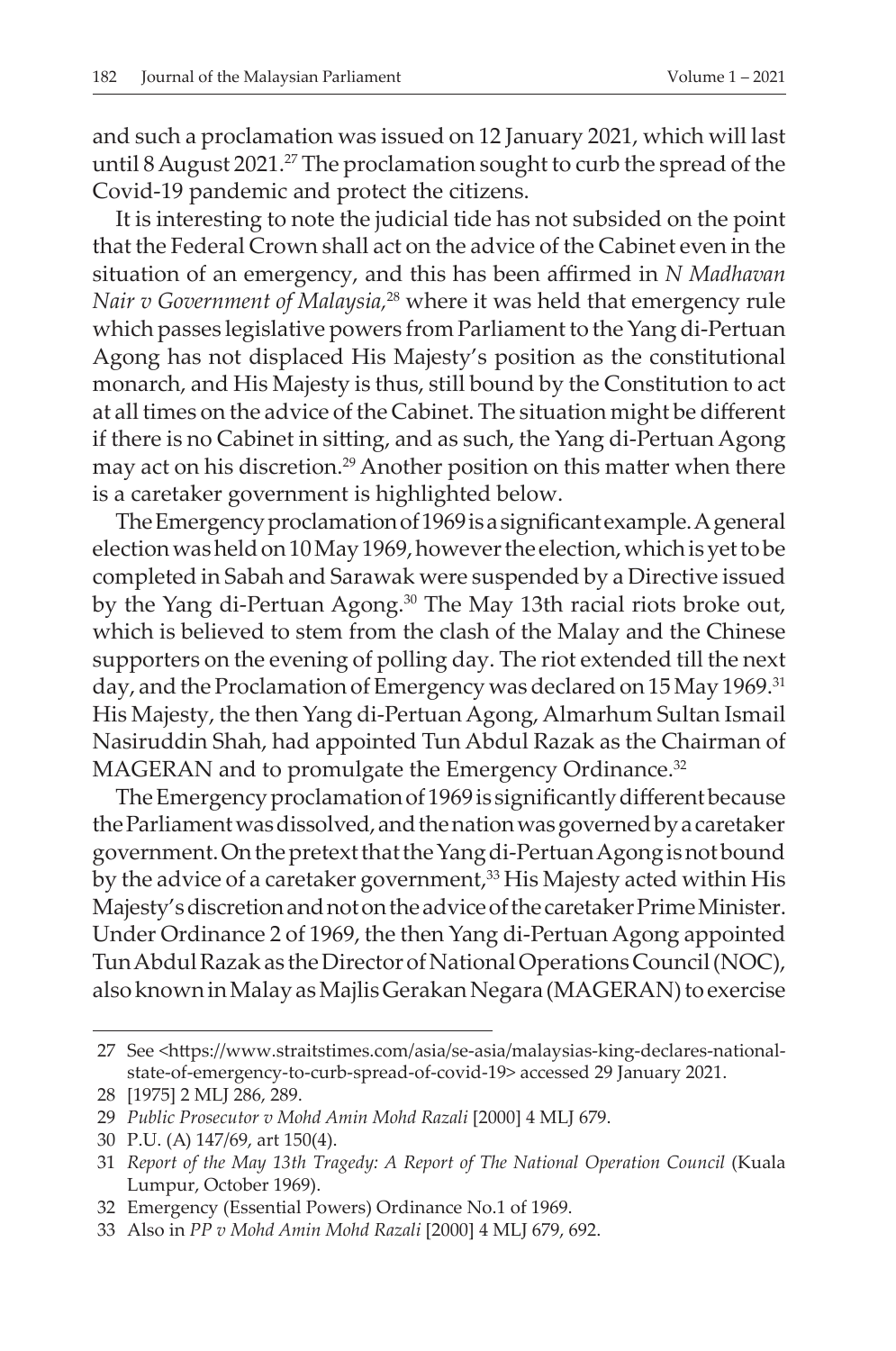the executive authority of the Federation, under Article 39 and any powers that were granted by His Majesty and expressly stated under the law to include legislative authority.<sup>34</sup> Parliament was reconvened on 20 February 1971, after the suspended Sabah and Sarawak elections were completed. The Yang di-Pertuan Agong then repealed Ordinance 2 of 1969, and the NOC was abolished.

In reference to the proclamation of emergency, Article 150(3) requires the Yang di-Pertuan Agong to lay the proclamation before the House of Representatives and the House of Senate, and both Houses may pass a resolution to annul such proclamation. Such provision is the backdrop of a mechanism of parliamentary control over the actions of the executive during an emergency. In practice, however, the control is ineffective as the executive may enforce its will on Parliament due to the fact that there is the dominance of government MPs which has prevented the exercise of this power.<sup>35</sup> In addition, section 14 of the Emergency (Essential Powers) Ordinance 2021, an ordinance made pursuant to the proclamation of the emergency gazetted on 14 January 2021, provided that there would be no Parliament sitting throughout the proclamation unless the Yang di-Pertuan Agong thinks it is appropriate to summon the Parliament. Furthermore, parliamentary scrutiny is halted in an emergency as the Yang di-Pertuan Agong is empowered to prorogue or dissolve Parliament via Article 55(2), which would enable executive authoritarianism in governing the nation. At this juncture, Professor Shad commented that for all practical purposes, a proclamation of emergency by the Yang di-Pertuan Agong is not subject to adequate control by the Parliament.<sup>36</sup> Retrospectively, it is recommended by the Reid Commission that the Parliament should be called as soon as possible and get involved in approving the ordinances made by the government. They recommended the approval should come within 15 days from the date such ordinance is made.<sup>37</sup> It is humbly submitted that the recommendations put forth by the Reid Commission in their Report be used as the basis in promulgating the ordinances made under the proclamation of emergency and allowing the Parliament to be summoned.

Furthermore, on the basis that the functions and legitimacy of Parliament lie on the fact that such an authority is given by the will of the people of the nation, it is also submitted that the Parliament should

<sup>34</sup> Ordinance No. 2 1969, s 8.

<sup>35</sup> Faruqi (n 13) 222.

<sup>36</sup> Faruqi (n 15) 676.

<sup>37</sup> Report of the Federation of Malaya Constitutional Commission 1957 (n 24) art 175.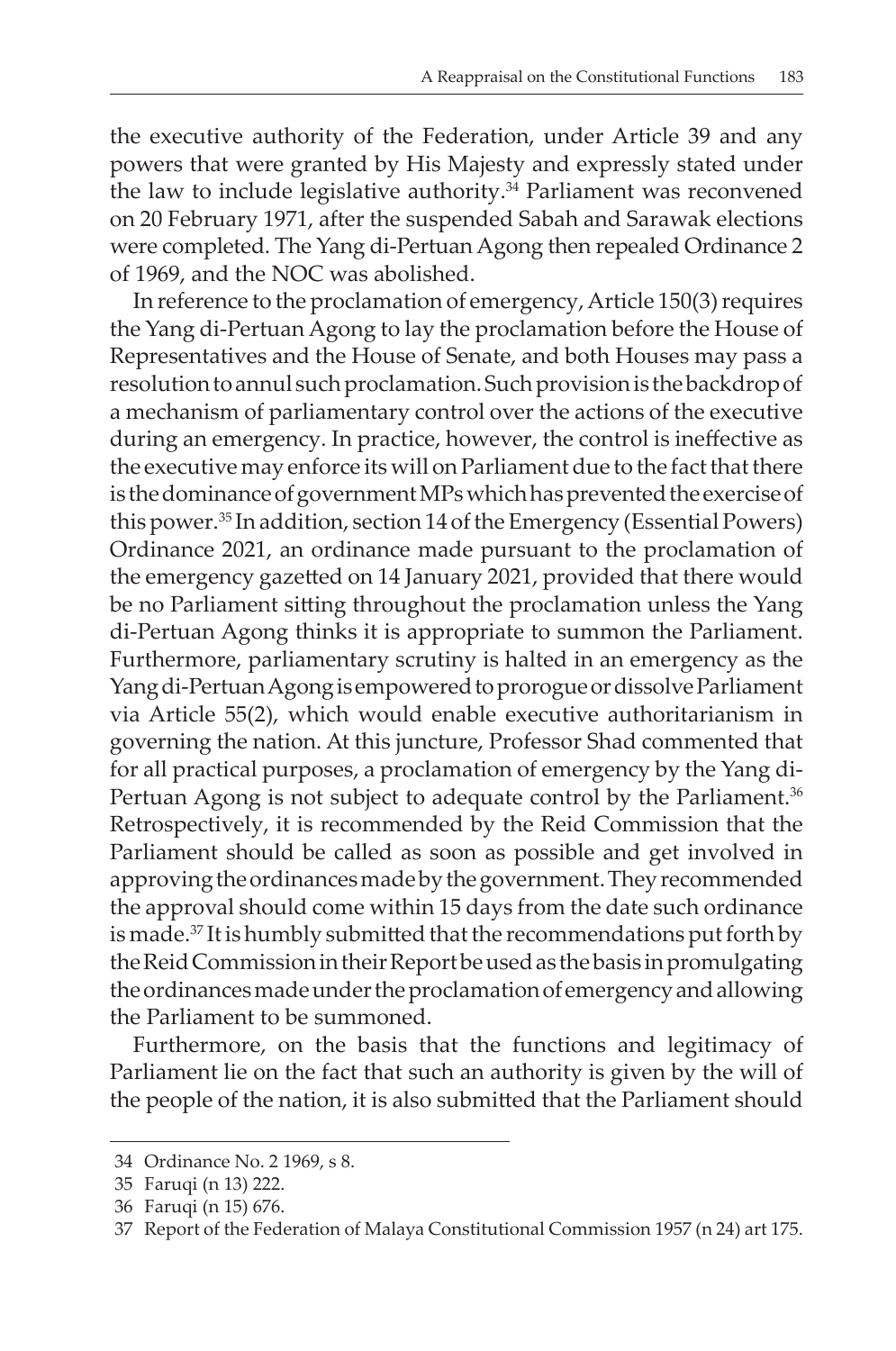be allowed to perform its functions during the time of an emergency. Generally, legislating laws is the main function bestowed upon the Parliament, and no legislative proposal can be allowed to operate without going through the complex, yet required, the legislative process in Parliament. Despite executive dominance in the Malaysian Parliament, it must be upheld, in spirit and practice, Parliament's duty to legislate, even during an emergency. This is unmistakably allowed by Article 150(5) and (6), which supposedly widen the Parliament's power during an emergency. During an emergency, in enacting any legislation, there is no requirement to consult the States to get the consent of the Conference of Rulers and State Governors in areas where in usual times is needed, and such laws only require simple majority subsequently when it is tabled in Parliament. Historically, the federal legislature has exercised such powers, for example, over the state of Kelantan through Kelantan (Emergency Powers) Act 1977 and in amending the Sarawak Constitution through the Emergency (Federal Constitution and Constitution of Sarawak) Act 1966.

At this juncture, it is submitted that the emergency ordinance should be holistic in providing provisions that would facilitate the sitting of Parliament. Deputy Speaker of Dewan Rakyat, YB Azalina Othman Said, in her letter to the Attorney-General on 17 February 2021, addressed the need for provisions to improvise Parliament sittings instead of suspending Parliament altogether. This move is lauded for its emphasis to hold the government accountable to Parliament. Enforcing ministerial responsibility against the Cabinet and the ministers individually can no longer be done pursuant to the suspension of Parliament, according to the learned Deputy Speaker.

It is further submitted that from the constitutional perspective, Parliament must be allowed to fulfil its functions as enumerated in the Federal Constitution, despite the presence of the bulk of executive personnel in the August Chambers. The adoption of the concept of parliamentary government is coupled with the notion of 'responsible government', which made the government answerable to the will of the people, exercisable through the Parliament. Evidently, this is provided in Article 43(3) of the Federal Constitution that the Cabinet shall be collectively responsible to Parliament. Specifically, this is done during debates and daily Q&A session whereby government MPs have the opportunities to explain government policies and programmes. It is understood that some critics of the parliamentary governments opined that in this system, the legislature only legitimates the actions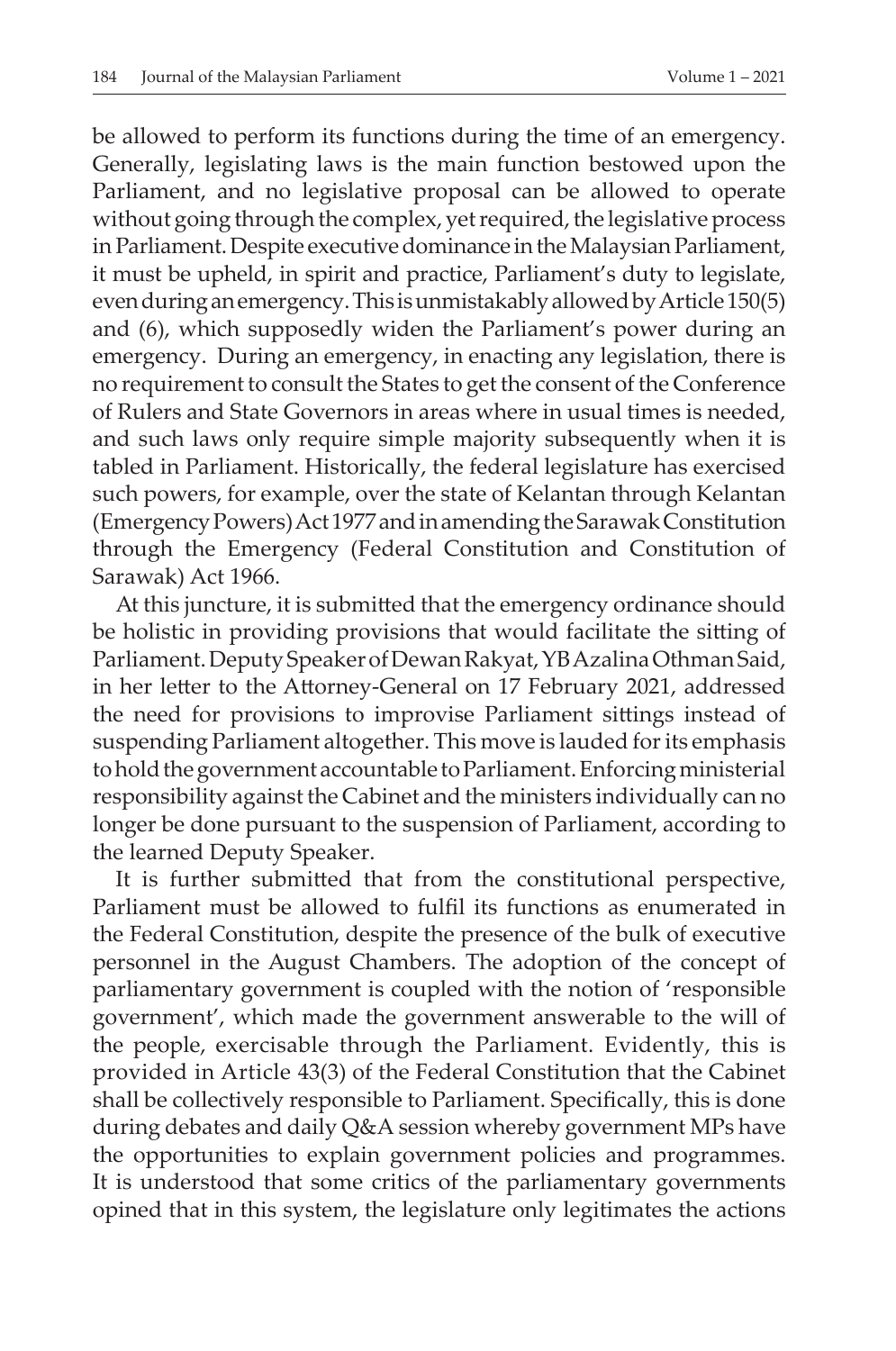of the executive and no longer are they afforded the control to legislate, seeing that the majority Members of Parliament are in the Cabinet.<sup>38</sup> This ultimately gives the idea that the role in legislating falls on the shoulders of the bureaucrats. However, it should also be noted that with the number of government MPs diminished to a simple majority in Dewan Rakyat, the scrutiny of government actions is more robust in the last few years. Professor Shad noted that the questions and debates in Parliament are more 'penetrative', resulting in the grand inquest of the nation acquiring greater significance. He further states that, however, this depends on the impartiality of the Speaker of the House.<sup>39</sup> With the advancement of modern technology and the proliferation of social media, Parliament debate activities are broadcasted across the nation. This gave a golden opportunity for the elected representatives to evidently show to their constituents that they are at work to fulfil the will and aspirations of their constituents. Public scrutiny in this modern age is indeed more penetrative, and surely this will be reflected in the coming polls.

Should Parliament failed in its duty to perform its constitutional functions, the will of the people might be curtailed, and the spirit of constitutionalism might wither away.

## **Malaysian constitutionalism and the Crown's significant role**

Professor Andrew Harding indicated that to understand what amounts to constitutionalism, considerations as to practical implementations, advanced applications of the constitution and understanding of the theoretical objectives behind such constitutional provisions are due in order to have a holistic concept of constitutionalism.<sup>40</sup> There must be a distinction between constitutional texts and their practical implementation coupled with the objective of such constitutional provisions. He further stated that constitutionalism is essentially the informing values and actual practices of the constitutions, and it is in the latter that evidence of the autochthonous character of Malaysian constitutionalism can be seen.

<sup>38</sup> Federal Constitution, art 43(2), Prime Minister and his Cabinet is the coalition of political parties that won the majority in Dewan Rakyat. Ministers are also allowed to come from Dewan Negara, but Prime Minister must come from Dewan Rakyat, Federal Constitution, art 43(2)(a).

<sup>39</sup> Faruqi (n 13) 223.

<sup>40</sup> A. Harding, 'New Asian Constitutionalism: Myth or Reality?' (7th Professor Emeritus Ahmad Ibrahim Memorial Lecture Series, International Islamic University Malaysia, 2006).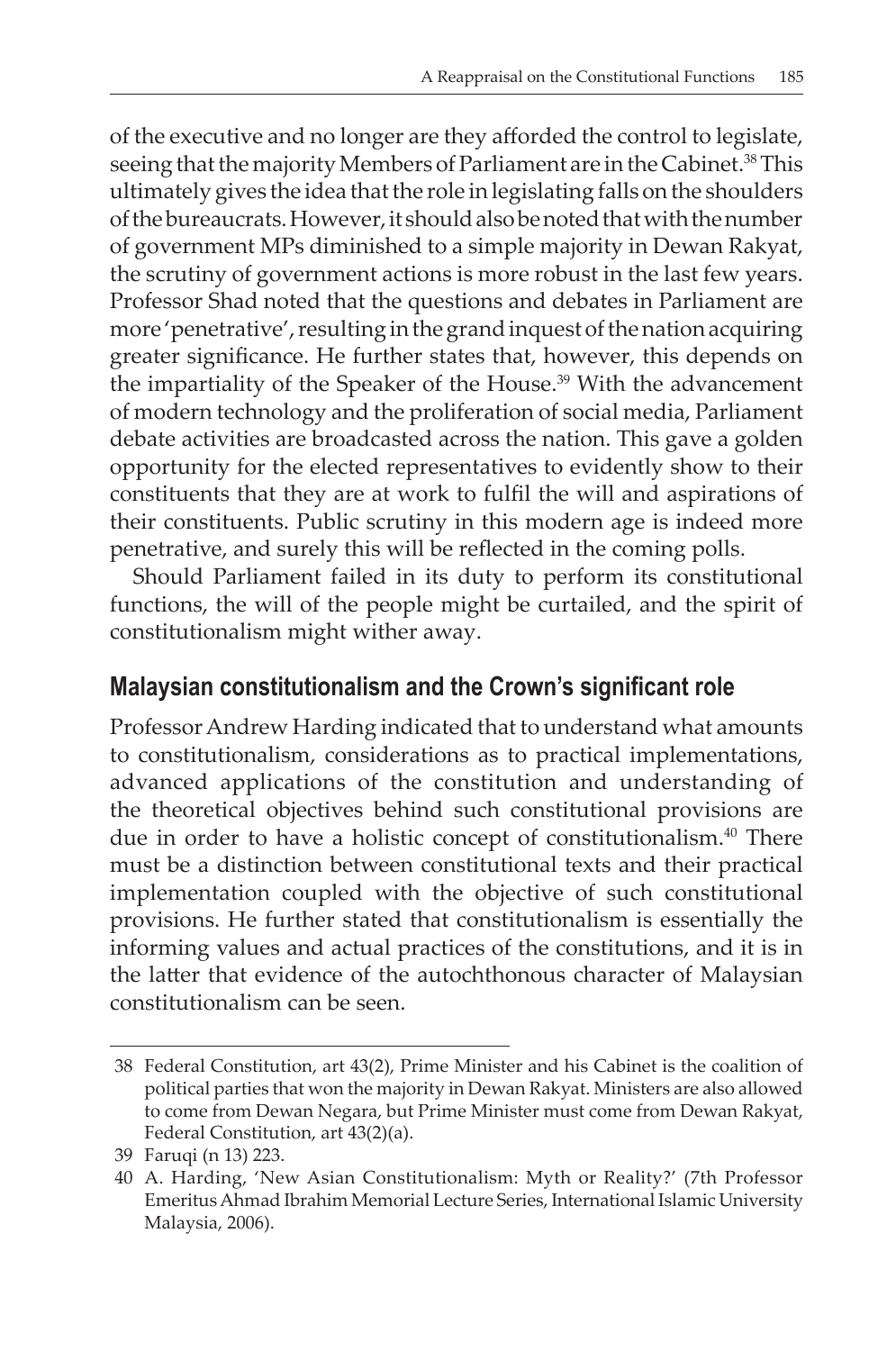In the context of the Crown, constitutionalism dictates the core teachings and compliance to the Malay *Adat* that transpires over centuries of usage, albeit there were times when those usages were curtailed and diminished to the point of insignificance during the British rule. The Federal Constitution of Malaysia dates back to 1957, but the constitutionalism of Malaysia, or rather Tanah Melayu, is older than that. Throughout Asian countries' historical perspectives, which bears upon them major constitutional changes in the 1980s and 1990s, the Federation's 1957 constitution survived virtually intact with its core values remained rooted. With that in mind, all these years, constitutionalism has survived longer, although admittedly through various changes, which is expected as it is in the nature of constitutionalism that it never stands still. The culmination of incidents, practices, the emergence of constitutional institutions, including that of the Federal Crown and the Conference of Rulers, has shaped Malaysian constitutionalism to be uniquely autochthonous to this land and remained relevant to this day.

Throughout the years of constitutional governments in Malaysia, we have seen how constitutional provisions, be it federal or state, are being applied by the Crown and other players of constitutionalism which are politicians and social activists. Some of these instances are recorded in judicial precedence, notably the case of *Dato' Seri IR Hj. Mohammad Nizar bin Jamaluddin v Dato' Seri Dr Zambry bin Abdul Kadir*<sup>41</sup> when the then Sultan of Perak took cognisance of the extraneous circumstances to gather enough information regarding who held the majority support of the Perak Legislative Assembly. This is an example where the ideals of constitutionalism, though not expressly stated, is at play. Practical implementation of the practice of choosing a head of government for a state legislative assembly, coupled with advanced applications of constitutional provisions on choosing the head of government and understanding the theoretical objectives behind such a provision, are the considerations that described constitutionalism in this aspect. The State Crown in this situation looked at limiting the establishment of majority support through the vote in the legislative assembly to be counter-productive, when in fact it is proven through any judicial or non-judicial precedence that it should not be limited to just one method. This view is also evident in *Datuk Amir Kahar v Tun Mohd Said bin Keruak Yang Di-Pertua Negeri Sabah & Ors.*<sup>42</sup>

<sup>41</sup> [2010] 2 MLJ 285.

<sup>42</sup> [1995] 1 MLJ 169.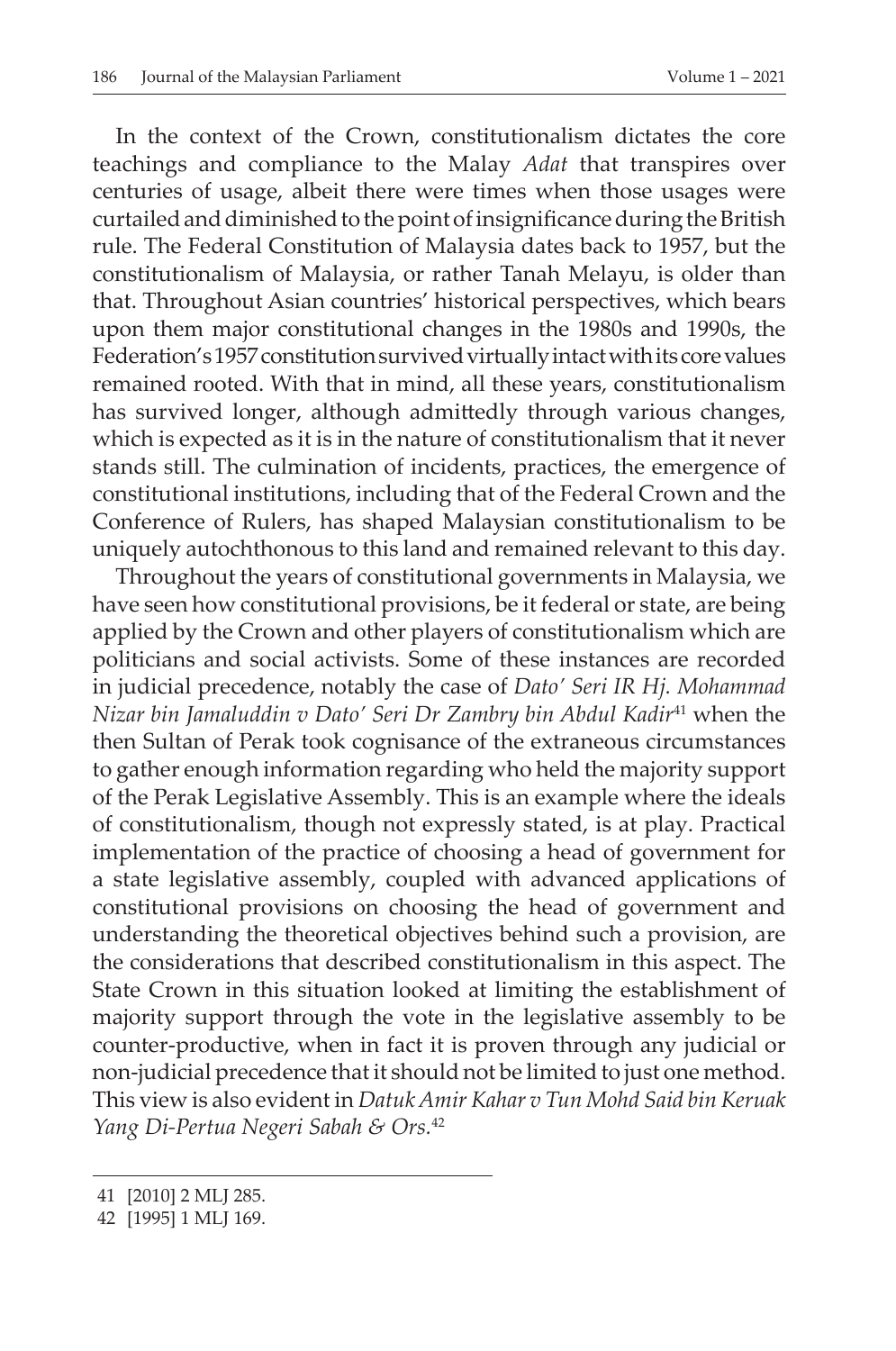In upholding ideals of constitutionalism, which includes the notion of limited government, it should be noted that Abdul Aziz Bari argued that the privileges accorded to the Crown are related to their role in helping the constitutional government's function according to its ideals, which may include limited discretionary powers of the executive.<sup>43</sup> This is because unfettered discretionary powers and constitutionalism donot mix. Hence, Article 40(1) attaches to the use of powers and functions of the Yang di-Pertuan Agong at the federal level, harmonised with the basic tenets of constitutionalism as the Crown in a constitutional monarchy system do not wield absolute power. The Crown's role in the context of upholding the core values of constitutionalism is therefore significant.

Its reference can be made to *Indira Gandhi v Pengarah Jabatan Agama Islam Perak*44 where the Federal Court, quoting *Reference Re Secession of Quebec,*

Constitutionalism facilitates … a democratic political system by creating an orderly framework within which people may make political decisions. Viewed correctly, constitutionalism and the rule of law are not in conflict with democracy, rather they are essential to it. Without that relationship, the political will upon which democratic decisions are taken would itself be undermined.45

Political dynamism which coloured the nation's parliamentary democracy is thus the product of the advancement of constitutionalism itself. The Crown, being the vessel of the core values of constitutional monarchy, is the safeguard of the ideals of parliamentary democracy, which seeks to uphold the values of constitutionalism, specifically concerning responsible government.

## **Malaysian constitutionalism and an overview of the role of the judiciary**

Professor Shad opined that constitutionalism entails the promotion of values and ideals to ultimately promote the good governance of a nation. This is applied together with the concepts of 'limited government', 'separation of powers' and 'rule of law', among others. The list of

<sup>43</sup> A.A. Bari, 'The 1993 Constitutional Crisis: A Redefinition of the Monarchy's Role and Position?' in A. Harding and H.P. Lee (eds), *Constitutional Landmarks in Malaysia: The First 50 Years 1957 – 2007* (Petaling Jaya, LexisNexis, 2007) 229.

<sup>44</sup> [2018] 1 MLJ 545, 565.

<sup>45</sup> [1998] 2 SCR 217, Supreme Court Canada.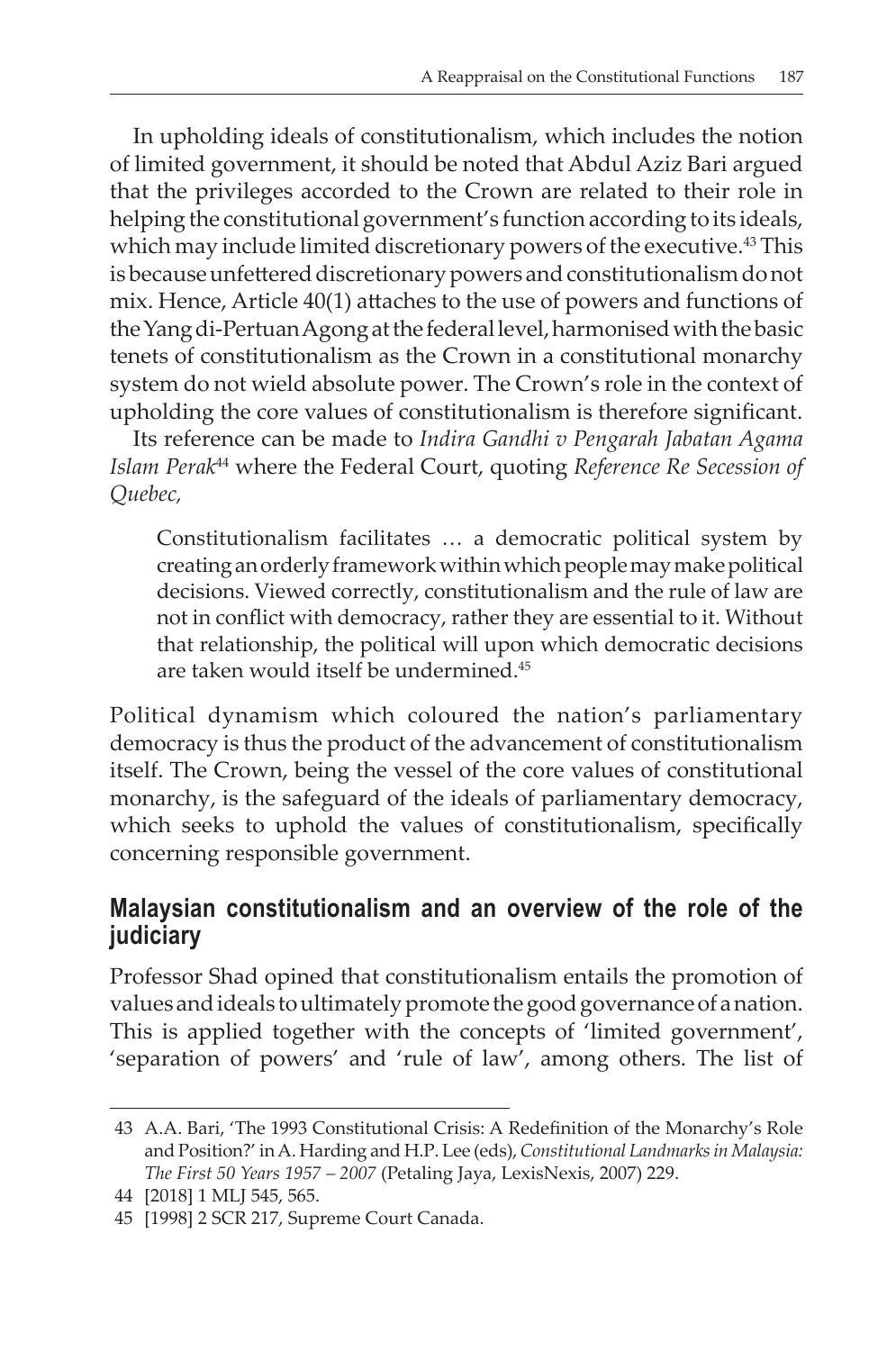values and ideals form features of a democratic political system in which a country functions and these values and ideals at times overlap each other in their applications.<sup>46</sup> Some of these values and ideals are discussed below.

Constitutionalism demands that state authorities and citizens from all walks of life respect the law. Officers of the State authority would be deemed against the spirit of constitutionalism if they are allowed to deny or deprive citizens of the entitlements of their rights on the general, vague and subjective grounds of national interest, public policy, economic efficiency or good government.47 This is also in line with the recommendations made in the Reid Commission Report, whereby fundamental rights should be guaranteed by the Constitution, and it is followed by the reiteration of the function of the Courts, which is accorded with the power and duty to enforce those rights.<sup>48</sup>

The Reid Commission further noted that they disagreed with the suggested curtailing of Courts' powers to be placed in the Constitution regarding certain principles or aims of policy. The disagreement stems from the fact that the constitutional guarantees would be illusory because it would be unenforceable in law and ultimately be counter-effective in protecting the rights of the citizens against the long arm of the executive or the legislature. Such celebration of the Courts' roles, while also upholding the values of constitutionalism, can be demonstrated in the *Pengarah Tanah dan Galian Wilayah Persekututan v Sri Lempah Enterprise*  Sdn Bhd,<sup>49</sup> where Raja Azlan Shah CJ (as His Majesty then was) reminded of the functions of the courts as the bastion to safeguard the liberty of the people:

Every legal power must have legal limits, otherwise, there is a dictatorship. In particular, it is a stringent requirement that a discretion should be exercised for a proper purpose and that it should not be exercised unreasonably. In other words, every discretion cannot be free from legal restraint; where it is wrongly exercised, it becomes the duty of the courts to intervene. The courts are the only defence of the liberty of the subject against departmental aggression. *In these days when government departments and public authorities have such great powers and influence, this is a most important safeguard for the ordinary citizen:* 

<sup>46</sup> Faruqi (n 15) 24.

<sup>47</sup> ibid.

<sup>48</sup> Report of the Federation of Malaya Constitutional Commission 1957 (n 24) art 161.

<sup>49</sup> [1979] 1 MLJ 135, 148. FC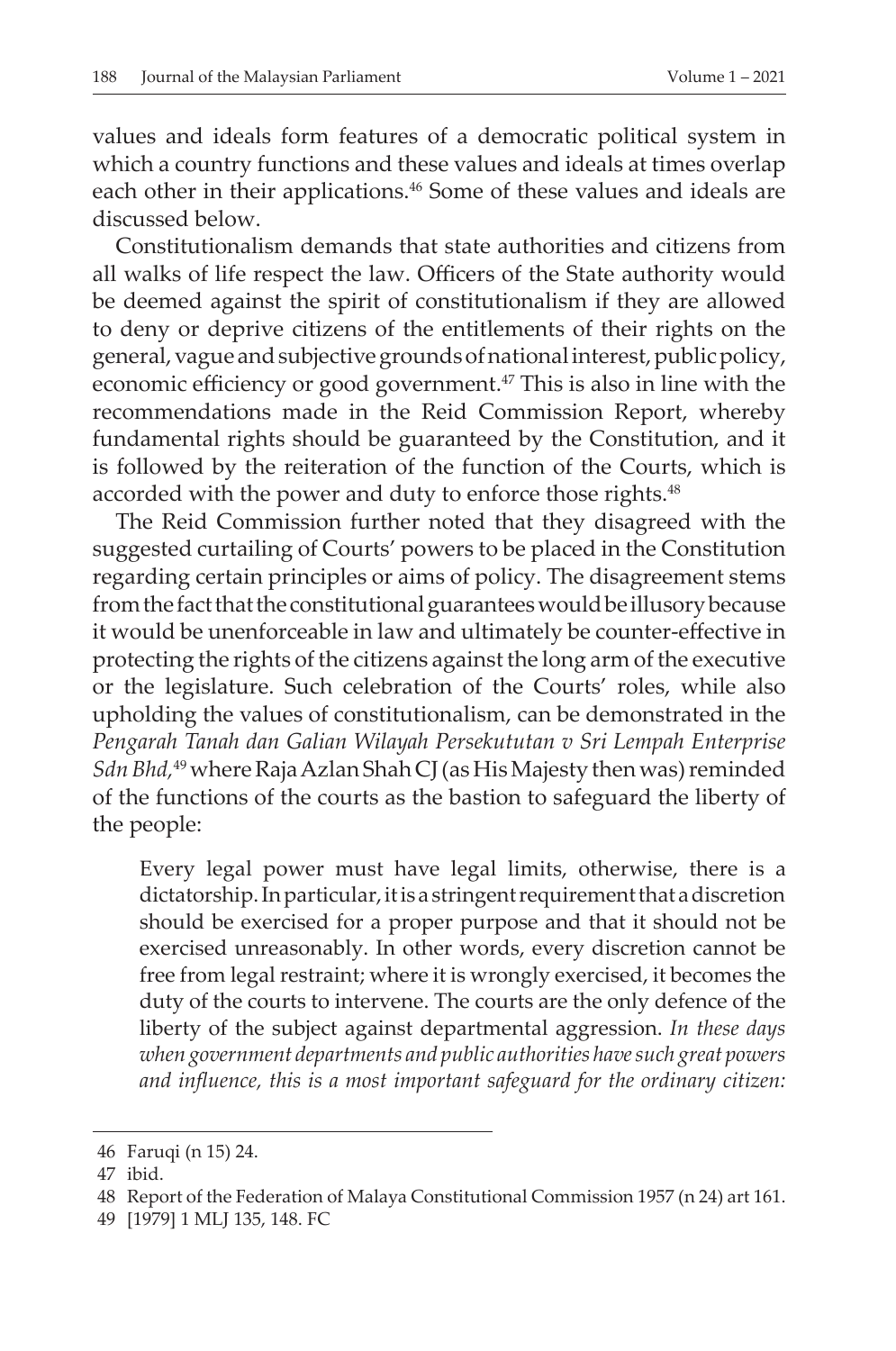*so that the courts can see that these great powers and influence are exercised in accordance with law.* I would once again emphasise what has often been said before, that "public bodies must be compelled to observe the law and it is essential that bureaucracy should be kept in its place" (per Danckwerts L.J. in *Bradbury v London Borough of Enfield* [1967] 3 All ER 434 442).<sup>50</sup>

Constitutionalism dictates limiting the discretionary powers of institutional abuse or misuse of powers.<sup>51</sup> Coupled with the words of the Raja Azlan Shah CJ (as His Majesty then was), such judicial control is to avoid destruction of constitutional values which the authority of the State should instead promote. It is here that judicial control can be regarded as the last bastion in order to ensure the executive exercise of discretionary powers is in line with the core values of constitutionalism. *Pengarah Tanah dan Galian Wilayah Persekututan v Sri Lempah Enterprise Sdn Bhd* echoed in *Indira Gandhi a/p Mutho v Pengarah Jabatan Agama Islam Perak & Ors<sup>52</sup>* whereby it is stated that constitution must be interpreted in light of its historical and philosophical context, as well as its fundamental underlying principles, which includes the rule of law and constitutionalism. Pursuant to the underlying principles of constitutionalism, it strengthens the role of the judiciary as the ultimate arbiter of the lawfulness of state action.

Waldron commented that constitutionalism is not just about the normative theory about forms and procedures of governance of a State, it is also about 'controlling, limiting and restraining the power of the state'.53 Such control, while some may be provided in statutory legislation, however, it is ultimately up to the Courts to ensure that such limitations and restrains in exercising the powers provided to the State authority are observed. In addition to this, Hamid Sultan JCA, dissenting in *Nik Noorhafizi bin Nik Ibrahim & Ors v Public Prosecutor*<sup>54</sup>*,* quoting *IR Coelho* in the Supreme Court of India, touches on the duty of the Courts in upholding the constitution in that even judicial precedence which is unconstitutional must be disregarded. The exercise of the power of the authority of the State must be controlled in order to maintain democratic principles upon which it is founded. this is because according to *IR* 

<sup>50</sup> ibid. (emphasis added).

<sup>51</sup> Faruqi (n 15) 30.

<sup>52</sup> [2018] 1 MLJ 546.

<sup>53</sup> J. Waldron, 'Constitutionalism: A Sceptical View' (2012) *New York University School of Law, Public Law Research Paper,* No.10-87, 13.

<sup>54</sup> [2013] 6 MLJ 660, 713-4.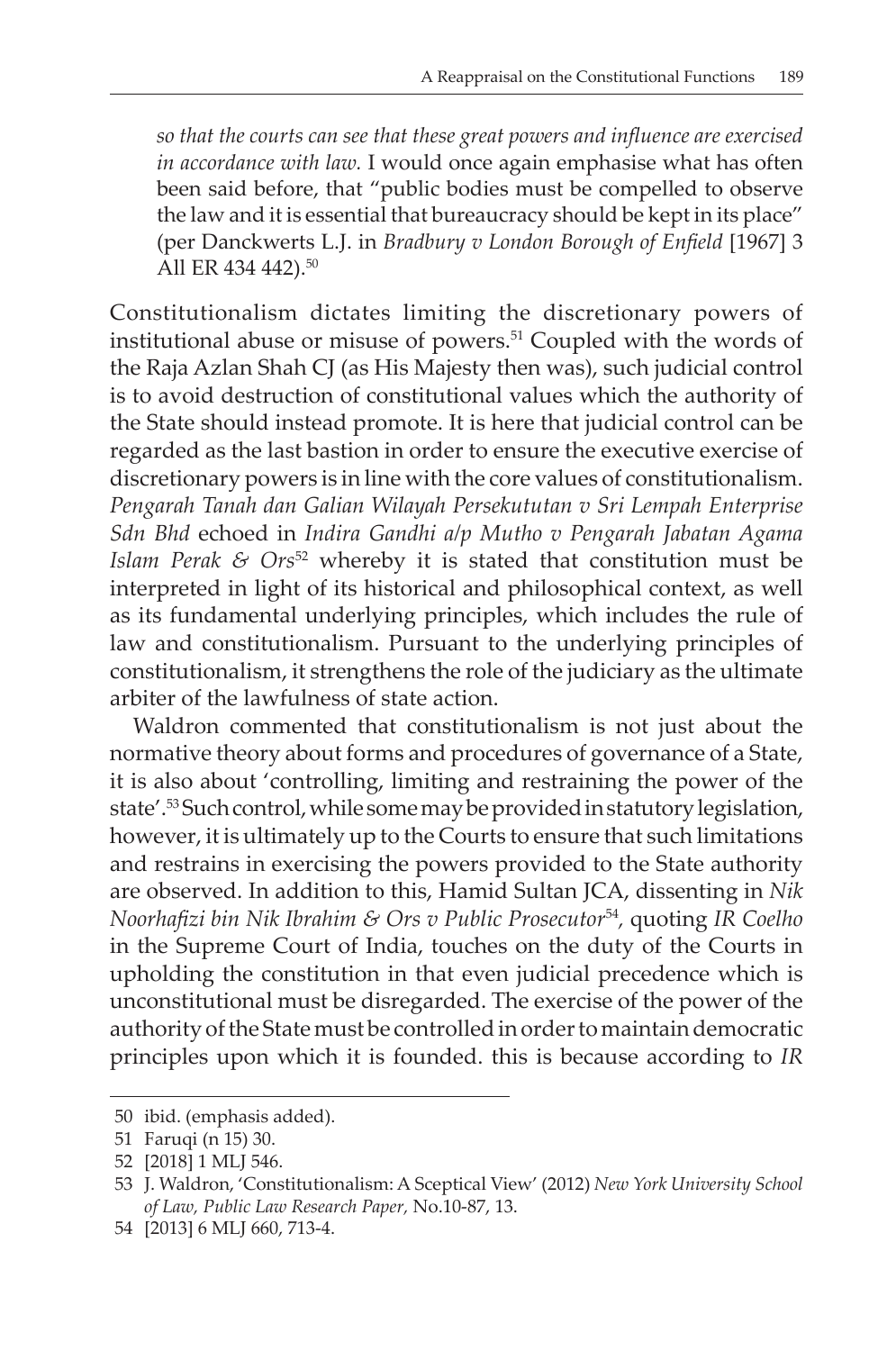Coelho, constitutionalism is a legal principle, not just a philosophical concept which the Courts are entrusted to uphold. The Courts' duty is further emphasised in the judiciary is dutybound to interpret legislation on the assumption that Parliament would not wish to legislate contrary to fundamental rights.

At this juncture, it is vital to also reminisce the reminder by Salleh Abas LP in *Lim Kit Siang v Dato Seri Mahathir Mohamad*55 that the Courts, as the guardian of the constitution within its ambit, are equipped with the power of judicial review, not just on construction and interpretation of legislation. This power of judicial review is not implying that the Courts are superior to the Parliament, but it connotes that both organs are the subjects and inferior to the constitution. The Courts, imbued with the responsibility to be the arbiter between the individual and the State and between individuals, must also, out of necessity and acting in accordance with the constitution and the law, 'be the ultimate bulwark against unconstitutional legislation or excesses in administrative action'.56

### **Conclusion**

Constitutionalism is not just some philosophical concept or understanding devoid of any sense of reality. It is the internalisation of constitutional values into the fabric that defines the actions and inactions of governments or any authority in the State and its impact on the people as a whole. It is the holistic outlook that goes beyond the constitutional texts and focuses on more than just the setting to which it applies. It is the tenets that shape the interpretation of the constitution into the everyday machinery of institutions that were created to protect the liberties of the people. Malaysian constitutionalism specifically denotes that the practices, ideals, conventions applicable in the Malaysian constitutional contexts are unique to Malaysia, dating back to the days even before the Federation of Malaya was formed. This is partly evident through the recommendations made to and accepted by the Reid Commission in promulgating the Federal Constitution as the bedrock of this nation.

Furthermore, a homegrown version of the ideals of constitutionalism that dictate the internalisation of values is the backbone of the concept of constitutional monarchy supplemented by parliamentary democracy. Malaysian constitutionalism dictates that the interpretations, practices and conventions should be moulded using the framework that is

<sup>55</sup> [1987] 1 MLJ 383, 386-7.

<sup>56</sup> ibid.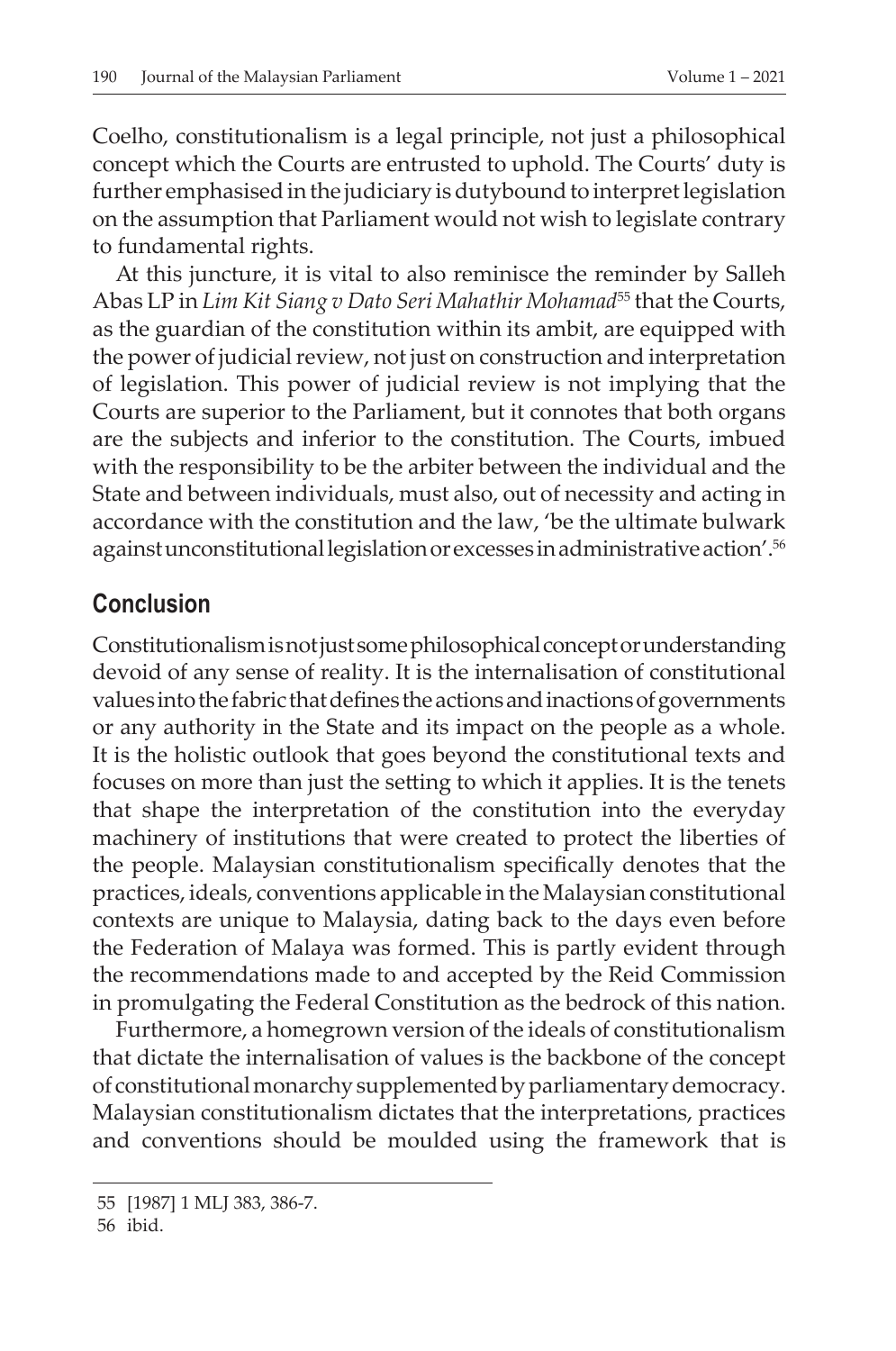truly Malaysian, this is where the function of the Courts is vital. Such practices and conventions are results of the application of local laws and interpretation of local cultures embedded in our system, which is in line with Article 160 of the Federal Constitution on what is described as 'law'. The creation of Malaysia's own notion of constitutionalism is on track via the application in the cases as discussed.

From the perspective of the Crown, even though practitioners, teachers and students of the law can look at how other liberal societies around the world react to their monarchies, it is submitted that in Malaysia, we should look at and apply what has been transpired in this beloved land for many centuries, instead of plainly 'scooping' what other liberal societies are doing. Echoing Professor Shad in his famed *Document of Destiny*, His Majesty the Yang di-Pertuan Agong and Their Royal Highnesses the Malay Rulers are well-suited to promote good governance and protect the 'social contract' on which this nation was founded. Scrutinies by the Crown plays a crucial role in supplying check and balance and promote openness and transparency in government, which fulfils the ultimate aim of constitutionalism.

The Parliament, as the grand inquest of the nation, should be allowed to fulfilits functions as enumerated in the Federal Constitution and dictated by the principles of constitutionalism. The alleged subordination of the Parliament to the executive must be answered with openness and strong political will by both the government and the opposition. The internal process of Q&A, Minister question time, workings of opposition MPs, number of sitting days in Parliament are a few matters that required attention. During an emergency, the Parliament's functions should not be curtailed, specifically regarding the inability to sit as provided in the Emergency Ordinance. This would solidify the subordination of the Parliament to the executive. To uphold the spirit of constitutionalism, Parliament's functions should be strengthened to safeguard the integrity of the notion that it is the bastion of the people's will.

#### **References**

- 'Muhyiddin Yassin dilantik PM ke-8' *Astro Awani* (Kuala Lumpur, 29 February 2020) <https://www.astroawani.com/berita-malaysia/ muhyiddin-yassin-dilantik-pm-ke8-232149>accessed27January2021.
- 'Tun Dr Mahathir resigns as Prime Minister' *Astro Awani* (Kuala Lumpur, 24February2020)<https://www.astroawani.com/berita-politik/tun-drmahathir-resigns-as-prime-minister-231545>accessed27January2021.